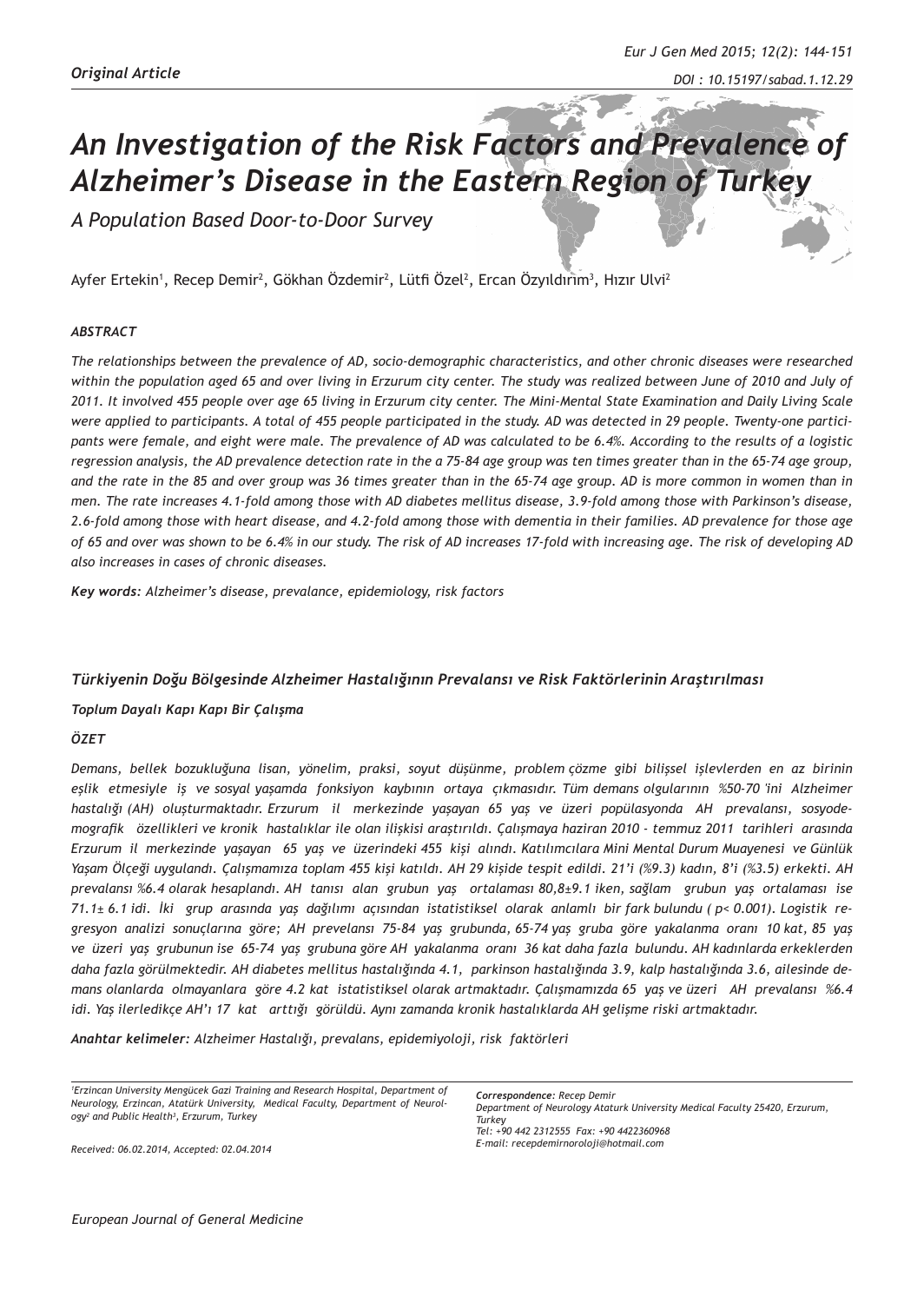# **INTRODUCTION**

It is estimated that there are 146 million people aged 65 and over in developed countries around the world, and it is predicted that this age group will be around 232 million in 2010 and 1.4 billion in 2030 (1). According to the estimates of the World Health Organization, Turkey's total population will continue to grow for the first half of this century, and it will exceed 103 million by 2050. Although 4.5% of Turkey's population was over the age of 65 in 1997, this percentage will increase to 20.2% by 2050 (2). Because of this growth, an increase will also occur in the number of people with dementia and mild cognitive impairment (3). Fifty to seventy percent of all dementia cases are cases of Alzheimer's disease (AD). The frequency of AD doubles every five years. There is no adequate epidemiological research regarding this issue in Turkey. However, it is now known that there is a strong relationship between AD and vascular risk factors (4-6).

In this study, we aim to determine the AD prevalence in the population aged 65 and over living in the city center of Erzurum, its socio-demographic characteristics, and its relationship to other chronic diseases.

# **MATERIALS AND METHODS**

This study examined people aged 65 and over living in the city center of Erzurum. We assumed that 5% was the lowest possible AD prevalence. For this reason, it was accepted as the base value when determining the target population. The minimum sample size formula was used to determine the number of people sampled. The prevalence of Alzheimer's disease used in determining the sample size was (p)  $%5$  d = 2. Within a 95% confidence interval, the sample size was calculated to be 455 by using the n=Nt2p.q/d2(N-1)+t2pq formula.

One hundred and twenty-one family doctors were working in the city center of Erzurum, and a population of approximately 3,000-3,200 people were dependent on each family doctor. Using a simple randomized method, 30 physicians were selected, and each one was considered as a cluster. After 14-15 people were included in each cluster, face-to-face interviews were performed by going door-to-door. The purpose of the study was explained, and a questionnaire was given to those who voluntarily agreed to participate to the study.

A questionnaire form researching the socio-demographic

characteristics of the participants and their risk factors for AD was filled in. Age, gender, marital status, education and socio-economic status, occupation and employment status, and systemic diseases (hypertension, diabetes mellitus, heart disease, cerebrovascular disease, Parkinson's disease, thyroid disease, psychiatric illnesses, a brief history of head trauma, dementia history in family, smoking, and alcohol consumption) were recorded on this form.

Cognitive impairment was examined by using a structured form to detect the participant's cognitive function disorders, and the Standardized Mini Mental State Examination (MMSE), the most commonly used cognitive screening test for both the educated and uneducated, was applied. In our study, 19/20 MMSE points for the uneducated and 23/24 MMSE points for the educated were accepted as the threshold values for dementia.

Those had cognitive impairments according to their MMSE scores were re-evaluated by the neurology assistant who administered the MMSE test. Physical and neurological examinations were performed. The DSM-IV diagnostic criteria were used in the diagnosis of Alzheimer's disease.

According to the DSM-IV diagnostic criteria for dementia, cognitive loss must be accompanied by social and occupational function loss. It is thought that cognitive tests are not sufficient to diagnose dementia, especially in societies with lower education levels. Cognitive test scores may decrease in patients without functional loss. Therefore, in all cases, functional impairment was also evaluated according to the Global Deterioration Scale (GDS). The GDS is a tool with a seven-stage classification system for grading cognitive and functional capacity along a spectrum that ranges from normal ageing to violent dementia. No neuropsychiatric test or scale was used except the Global Deterioration Scale (GDS) (7) grading because it provides a complete clinical assessment. The GSD scale is as follows: 1-2 indicates normal function, and 3 indicates mild cognitive impairment. Three points and more is considered the limit of dementia (8).

# *Statistical analysis*

The data analysis was performed by using SPSS 20 software. Data were given in terms of number, percentage, mean, and standard deviation. This analysis was performed in two stages. During the first stage, one-variable (univariate) analysis was performed. In these analyses, the Chi-square (x²) test, Chi-square trend test, Fisher's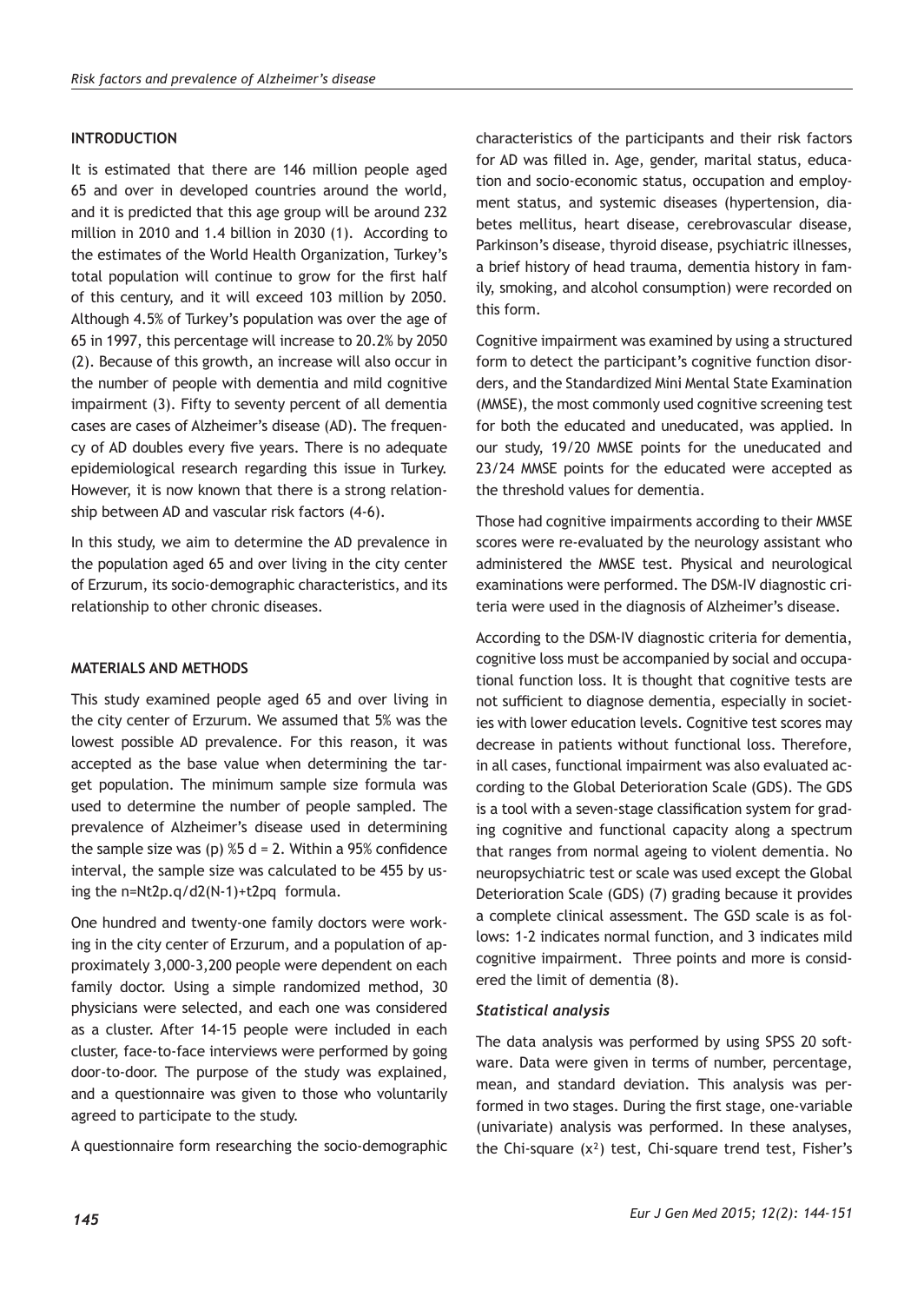| ing to the age group |           |           |           |  |  |  |
|----------------------|-----------|-----------|-----------|--|--|--|
| Age groups           | Woman     | Man       | Total     |  |  |  |
| (years)              | n(%)      | n(%)      | n(%)      |  |  |  |
| $65 - 74$            | 151(33.1) | 17(37.9)  | 323(71)   |  |  |  |
| $75 - 84$            | 60(13.1)  | 49 (10.9) | 109(24)   |  |  |  |
| $85$ ve +            | 14(3.1)   | 9(1.9)    | 23(5.1)   |  |  |  |
| Total                | 225(49.5) | 230(50.5) | 455 (100) |  |  |  |

*Table 1. Gender distribution of the participants according to the age group*

exact test and Student t-test were used. During the second stage, multivariate analysis was performed to demonstrate the risk factors affecting AD. A logistic regression analysis was used for this multivariate analysis. Gender, age group, marital status, educational level, family history, heart disease, diabetes, cerebrovascular disease, and Parkinson's disease were used as independent variables within the model. The odds ratios and p values of the variables were calculated within a 95% confidence interval. The statistical significance level was taken to be p<0.05.

#### **RESULTS**

In the study, there were 455 people aged 65 and over living in the city center of Erzurum. Two hundred and twenty-five (49.5%) of the participants were female, and 230 (50.5%) of the participants were male. There were 323 people aged 65-74 (71.0%), 109 people aged 75-84 (24.0%), and 23 people (5.1%) aged 85 or over (Table 1). The average age was 71.7  $\pm$  6.8. Two hundred and fiftyfour (55.8%) of the participants had hypertension, 120 (26.4%) had heart disease, 86 (18.9%) had diabetes, and 15 (3.3%) had psychiatric disorders. Also, 265 (58.2%) of the 455 people did not smoke, and 141 (31.0%) smoked previously. Four hundred and thirty-one people (94.7) did not use alcohol, and 24 (5.3%) had left alcohol. The number of people whose first-degree relative had dementia was 34 (7.5%). Two hundred and five (45.1%) of the participants had amnesia, 90 (19.8%) had a loss of abstract thinking, and 80 (17.6) had incontinence. AD was detected in 29 people. The prevalence of AD was calculated to be 6.4%. The number of those without a diagnosis of AD was 426 (93.6%). The average age of those diagnosed with AD was 80,8±9.1, while the average age of those who were not was  $71± 6.1$ . A statistically significant difference was found in terms of the age distributions of the two groups (p<0.001).

There were three (2.0%) women and two (1.2%) men in the 65-74 age group, 14 (23.3%) women and four (8.2%) men in the 75-84 age group, and four (38.6%) women and two (22.2%) men in the 85 and over age group with a diagnosis of AD. The incidence of AD later in life increases for both sexes, but it increases more greatly for women (Table 2). The incidence of AD increases in both sexes as age increases over 85 years.

According to the GDS for both sexes, there were no advanced-stage AD patients in the 65-74 age group, but the number of patients with advanced-stage AD increased in the 75-84 and 85 and over age groups.

A statistically significant relationship between level of education and AD was found (p<0.001). When level of education increased, AD decreased. A statistically significant difference between the retired housewifes and AD was found (p<0.001) (Table 3).

According to the results of the univariate analysis, the frequency of AD incidence in patients with HT was increased compared to those without HT disease. However, this was not statistically significant (p>0.05). In cases of diabetes, heart disease, cerebrovascular disease, and Parkinson's disease, AD frequency was increased (p<0.05). The frequency of AD incidence in patients with a history of head trauma, mental disorders, or thyroid diseases did not increase. In our study, no statistically significant correlation was found between smoking, alcohol use, and AD.

#### *Table 2.* Age groups for AD and its distribution according to the gender

| Alzheimer's disease (AD) |               |             |               |                            |  |  |
|--------------------------|---------------|-------------|---------------|----------------------------|--|--|
|                          | There is      |             | Non           |                            |  |  |
| Age groups (years)       | Woman $n$ (%) | Man $n$ (%) | Woman $n$ (%) | Man $n$ $\left(\% \right)$ |  |  |
| $65 - 74$                | 3(2)          | 2(1.2)      | 148 (98)      | 170 (98.8)                 |  |  |
| 75-84                    | 14(23.3)      | 4(8.2)      | 46 (76.7)     | 45 (91.8)                  |  |  |
| $85$ and $+$             | 4(28.6)       | 2(22.2)     | 10(71.4)      | 7(77.8)                    |  |  |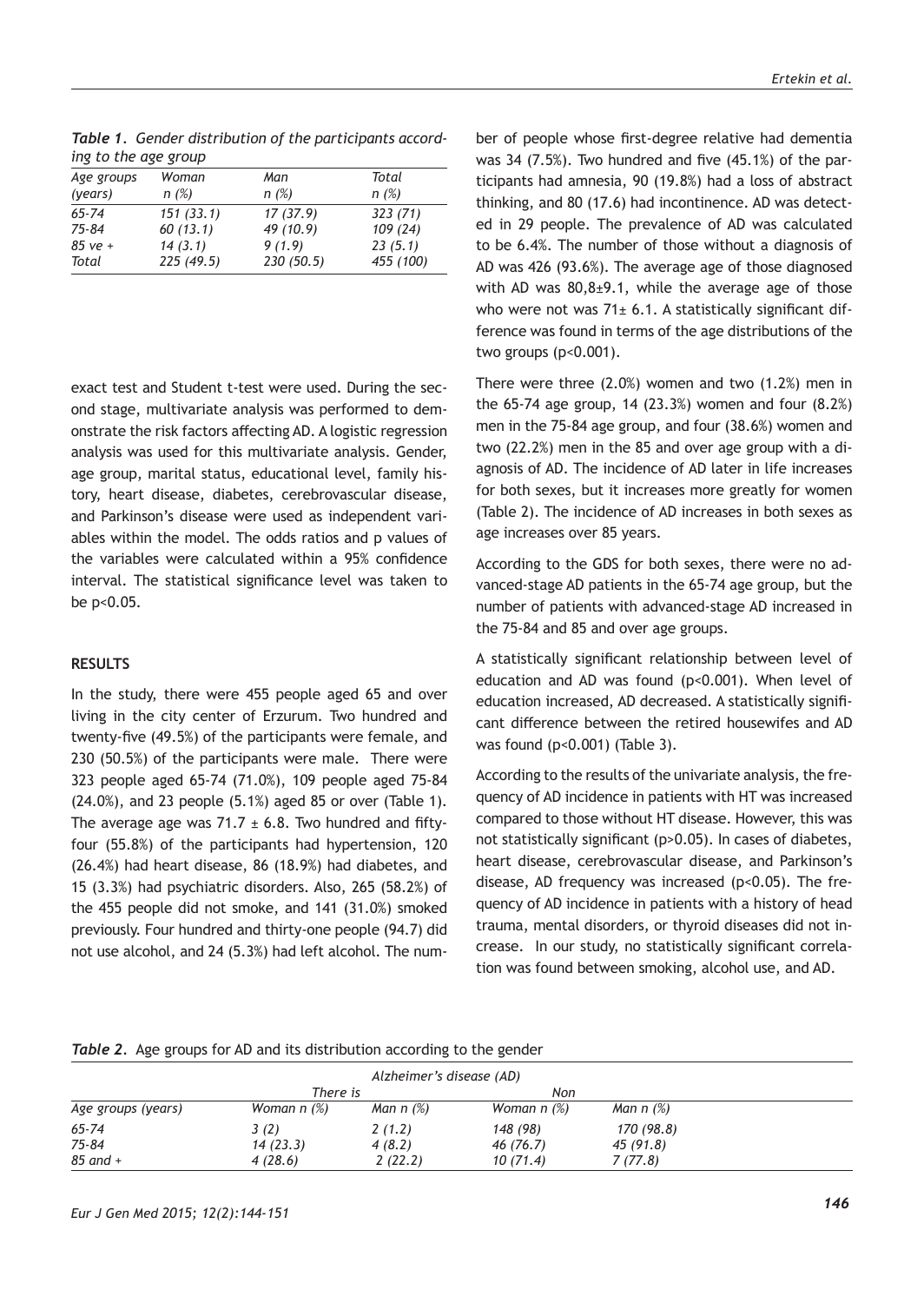| Socio-demographic characteristics | There is AD $n$ $%$ | Non AD $n$ $(\%)$ | Total $n$ $(\%)$ | p value |
|-----------------------------------|---------------------|-------------------|------------------|---------|
| Woman                             | 21(9.3)             | 204 (90.7)        | 225 (100)        | 0.01    |
| Man                               | 8(3.5)              | 222(96.5)         | 230 (100)        |         |
| Age groups                        |                     |                   |                  |         |
| $65 - 74$                         | 5(1.5)              | 318(98.5)         | 323 (100)        | < 0.001 |
| $75 - 84$                         | 18 (16.5)           | 91 (83.5)         | 109 (100)        |         |
| $85ve +$                          | 6(26.1)             | 17 (73.9)         | 23 (100)         |         |
| Marital status                    |                     |                   |                  |         |
| Married                           | 10(3.5)             | 279 (96.5)        | 289 (100)        | 0.03    |
| Single                            | 0(0)                | 2(100)            | 2(100)           |         |
| Widoved, divorced,                |                     |                   |                  |         |
| separated                         | 19(11.6)            | 145 (88.4)        | 164 (100)        |         |
| Education                         |                     |                   |                  |         |
| <b>Illiterate</b>                 | 23(13.6)            | 146 (86.4)        | 169 (100)        | < 0.001 |
| Literate                          | 2(2.2)              | 88 (97.8)         | 90 (100)         |         |
| Primary school                    | 4(3.4)              | 115 (96.6)        | 119 (100)        |         |
| Secondary school,                 |                     |                   |                  |         |
| high school, college              | 0(0)                | 77 (100)          | 77 (100)         |         |
| Working condition Housewife       | 20(9.6)             | 189 (90.4)        | 209 (100)        | 0.02    |
| Retired                           | 9(4.0)              | 214 (96)          | 223 (100)        |         |
| Working                           | 0(0)                | 23 (100)          | 23 (100)         |         |
| Profession                        |                     |                   |                  |         |
| Housewife                         | 21(9.7)             | 196 (90.3)        | 217 (100)        | 0.005   |
| Worker                            | 6(7.0)              | 150 (98.7)        | 152 (100)        |         |
| Other (official, etc.)            | 2(1.3)              | 80 (93.0)         | 86 (100)         |         |
| Working with manual labor         |                     |                   |                  |         |
| Housewife                         | 20(9.5)             | 190 (90.5)        | 210 (100)        | 0.02    |
| There is                          | 5(5.4)              | 87 (94.6)         | 92 (100)         |         |
| Non                               | 4(2.6)              | 149 (97.4)        | 153 (100)        |         |
| Economic situation Bad            | 1(4.5)              | 21(95.5)          | 22 (100)         | 0.13    |
| Medium                            | 26(7.7)             | 312(92.3)         | 338 (100)        |         |
| Good                              | 2(2.1)              | 93 (97.9)         | 95 (100)         |         |
|                                   |                     |                   |                  |         |

*Table 3.* Comparison of socio-demographic characteristics of the participants and AD

*AD: Alzheimer's disease p: pearson's coefficient for fulfill the cells requirements statistical (≤%20) for chi-square test (x²) was analyzed by combining some of the options.* 

According to the results of the logistic regression analysis, the AD detection rate in the 75-84 age group was found 10 times higher than that in the 65-74 age group, and in the 85 and over age group, this rate was found to be 36 times higher than in the 65-74 age group (p<0.001). At the same time, the AD detection rate was increased 4.1 times for those with diabetes, 3.9 times for those with Parkinson's disease, 3.6 times for those with heart disease, and 4.2 times for those having dementia in their family (Table 4).

# **DISCUSSION**

Alzheimer's disease is the most common type of dementia. It constitutes 50-60% of all dementia cases. Its prevalence increases in direct proportion with age (9). In a study of Turkish Alzheimer prevalence conducted in Istanbul, AD prevalence was found out to be 11% among those over 70 years of age (10). Rochwood et al. (11) re-

ported that dementia prevalence was 2.2-8.4 % for those 65 years of age and over, 10.5-16% for those 75 years of age and over, and 15.2-38.9% for those 85 years of age and over according to a meta-analysis of 17 studies in many regions of the world. In this study, prevalence of Alzheimer's disease was found in accordance with that seen in the literature: 6.4%.

AD is a disease that leads to increased dementia. It is reported in all community-based studies conducted using standards-based criteria that dementia increases exponentially with age (12,13). In our study, there was a statistically significant difference between age groups regarding AD. The prevalence of AD increased with advancing age. Although it is reported in most studies that AD frequency is higher in women, there are some studies that oppose this view (12,13). It has been put forward that AD is more common in women because women live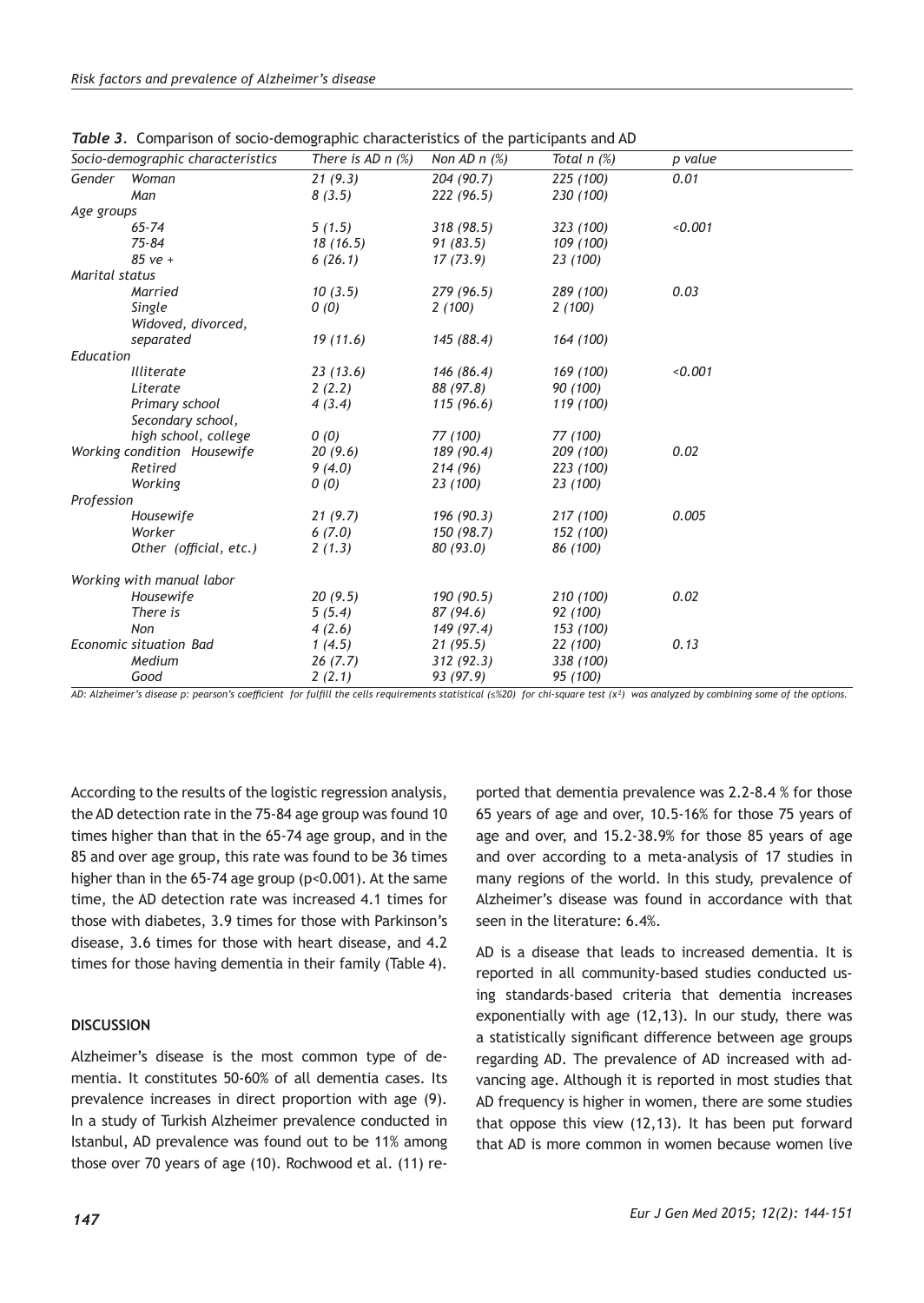| 95% CI for $Exp(B)$ | p value                                                                   |  |
|---------------------|---------------------------------------------------------------------------|--|
| 1.495-11.443        | 0.006                                                                     |  |
| 1.201-13.248        | 0.024                                                                     |  |
| 1.157-15.708        | 0.029                                                                     |  |
|                     | 0.001                                                                     |  |
| 3.242-34.060        | 0.001                                                                     |  |
| 7.295-178.893       | 0.001                                                                     |  |
|                     | 0.676                                                                     |  |
|                     | 0.129                                                                     |  |
|                     | 0.451                                                                     |  |
| 1.329-10.168        | 0.012                                                                     |  |
|                     | 0.733                                                                     |  |
|                     | $0.267 - 2.356$<br>$0.743 - 10.337$<br>$0.449 - 6.059$<br>$0.303 - 2.317$ |  |

*Risk factors Table 4.* Effects on AD of age groups and some chronic diseases as a risk factor: the results of logistic regression analysis

*Changeable(s): diabetes, parkinson dis., family history, age group, sex, education, cerebrovascular dis., heart disease, marital status. CI: Confidence Interval* 

longer. There are also publications that associate AD frequency with the lower average education levels of women. Many studies have been published showing that the annual incidence of dementia in women is greater than that seen in men (13-15). In our study, although a statistically significant relationship was found between gender and AD in our univariate analysis, no significant relationship not found according to the multivariate logistic regression analysis.

Low levels of education increase the possibility of developing AD. The mechanism by which a high level of education has a protective effect regarding AD is not known (16). A 75-year-old person who is uneducated is two times more likely to develop AD than someone who is the same age and has at least 8 years of education. In most studies, a low level of education was reported to be a risk factor for AD (17-19). In our study, AD rate was found to be increased in the illiterate group. A statistically significant relationship was found between a low level of education and the detection rate of AD.

Those who have jobs that do not require cognitive activity are at a high risk of developing AD, regardless of the level of education (15). When profession group and work performance are taken into consideration, it has been found that the rate of AD is higher among those who are retired workers or housewives than among other profession groups (retired officers, etc.) and those who are still working; this relationship has been found to be statistically significant.

Married and unmarried people were included in a study, and their cognitive impairment levels were researched. Cognitive impairment was greater for those who were unmarried than those who were married (20). The incidence of AD was greater for those who were widowed than that of the married group and the single group. However, no statistically significant association was found between marital status and AD. This situation suggests that being widowed is a limiting factor in terms of social relationships and social support networks and that it may have a negative impact on cognitive level. The effects of low socio-economic status, unhealthy living conditions that increase the risk of vascular disease, and a lack of medical care on dementia are still being debated (21). Just under eight percent of the AD group had a moderate economic situation, and no statistically significant relationship was found between economic situation and AD. In our study, it has been found that the frequency of AD is greater among manual laborers than others, and this was shown to be statistically significant.

Many studies have been conducted to explain the relationship between arterial hypertension and AD. In a longterm study conducted by Launer and associates, patients with hypertension were followed for 25 years. In this study, it was shown that hypertension is an independent risk factor for AD (18). The studies suggesting that there is no such relationship are generally sectional studies. Although HT is not a risk factor in some studies, it is reported that a history of high systolic and low diastolic blood pressures increases the risk of AD in some studies (22- 24). In our study, no statistically significant relationship was found between AH and HT.

Diabetes mellitus (DM) is one of the most common vascular diseases. The AH risk of type 1 DM is two times greater than that of type 2 DM. Recently, it was reported in sev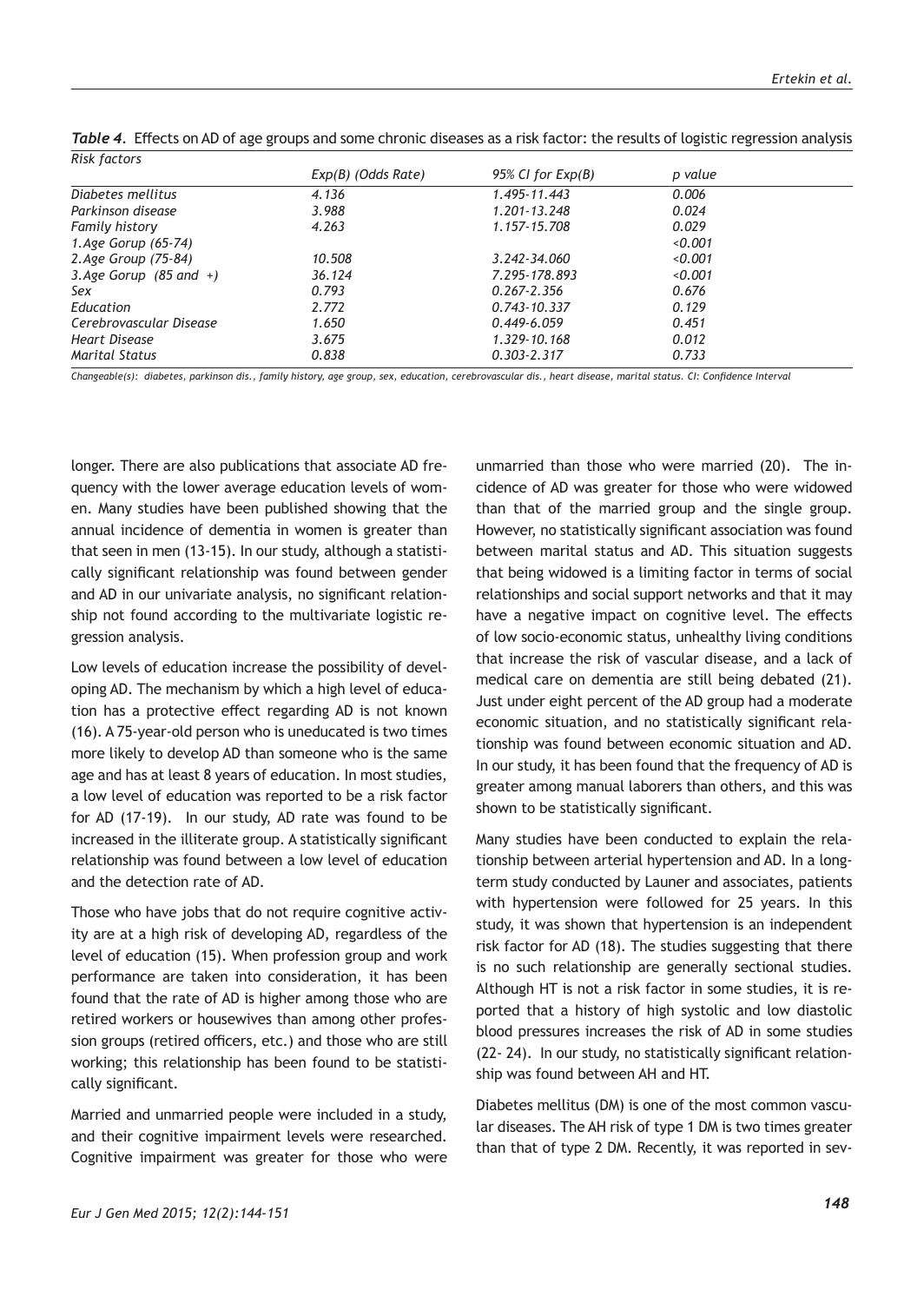eral prospective and cross-sectional study that the presence of DM is a risk factor for AD (25). The presence of DM was shown to be a risk factor for AH in Rotterdam and Mayo Clinic studies (22, 26). In our study, a statistically significant relationship was found between AH and DM.

The presence of cardio-vascular diseases and peripheral arterial diseases is shown to be a risk factor in the development of AD in the realized studies (27). In our study, in accordance with the literature, a statistically significant relationship was found between AH and heart diseases.

Dementia will occur after 20-30% of strokes in elderly people, and AH is responsible for 1/3 of those (14, 17). If the patient has history of cerebrovascular issues, this does not not mean that there is only vascular dementia. The patient has also Alzheimer's dementia. The presence of stroke is also an important risk factor for AH (28). In our study, a statistically significant relationship was found between AH and cerebrovascular diseases (p<0.05).

In Parkinson's disease clinics, there are serious deteriorations related to the cognitive functions. It is reported that Alzheimer's dementia and mild cognitive impairment increase in cases of Parkinson's disease (29). Many patients with Parkinson's disease are found to have Alzheimer's disease-related neuropathological changes upon autopsy. There appears to be some overlap in the neurodegenerative processes that occurs in Parkinson's disease and Alzheimer's disease, and the pathological processes may even be synergistic (30). In this study, a statistically significant relationship was found between AH and Parkinson's disease.

It is reported that hypothyroidism increases the risk of AH (31). In AH hippocampi, it was found that TSH-releasing hormone (TRH) concentrations were decreased. It has been suggested that TRH organizes the phosphorylation of proteins in the hippocampus and that it may play a role in the pathogenesis of AD (32). In our study, no statistically significant relationship was found between AH and thyroid diseases.

Some studies show a relationship between a history of psychiatric illness, cognitive impairment, and depression. In AH patients, depression is more pronounced in the early stages of the disease, although it is seen in all stages (10,16). The studies related to other psychiatric disorders and AH are not sufficient. No statistically significant relationship between AH and psychiatric disorders (depression, anxiety, or BZK) was found in our study group.

It was shown that in patients with a history of head trauma, AH risk was increased (33). In another study, those with head trauma were followed for nearly 40 years, and an increased risk of AD was not reported (14,17). In our study, there was also no a statistically significant relationship between AH and head trauma.

When the relationship between family history and AH was examined, it was reported that the presence of dementia in first-degree relatives, in parents or siblings, increased the risk of developing dementia 3-fold (14,17). A family history of Alzheimer's has been reported in more than 50 % of Alzheimer's disease cases that began before the age of 60. In at least half of the cases, this transition was found to be autosomal dominant (14,15,17). Although the genetic factors are more prominent and the transition is rare in early-onset AD, the role of family history and genetic regarding late-onset Alzheimer's disease, which occurs after the age of 60, remains debatable (34). The relationship between AH and a family history of dementia was found to be statistically significant.

There are studies that suggest the increased, decreased, and unchanged development of AH among smokers. It is reported that the rate of smoking is lower for Alzheimer's patients (35, 36). However, Euroderm, which is a prospective study, reported that AH is more common in those who are non-smokers (37). In our study, no statistically significant relationship was found between AH and smoking.

The relationship between alcohol use and AD is not conclusive. There are studies indicating that alcohol use protects against AH, but there are also studies indicating that alcohol use increases cognitive damage (38). In our study, no significant relationship was found between AH and alcohol use.

In our study, in accordance with the literature, it was seen that in those aged 65 and over, AH prevalence was 6.4% and that this rate was increased 17-fold with advanced age. In addition, the population of illiterate females over the age of 65 were about 5 times greater than the corresponding male population in our city center. In parallel with this, the number of female patients with Alzheimer's disease is approximately 2.5 times greater than the number of male patients in the model. These conditions are another factor that should attract attention. AH studies on the elderly are very few in number in Turkey. We believe that this study will suggest large-scale epidemiological studies related to AH that should be performed in the future.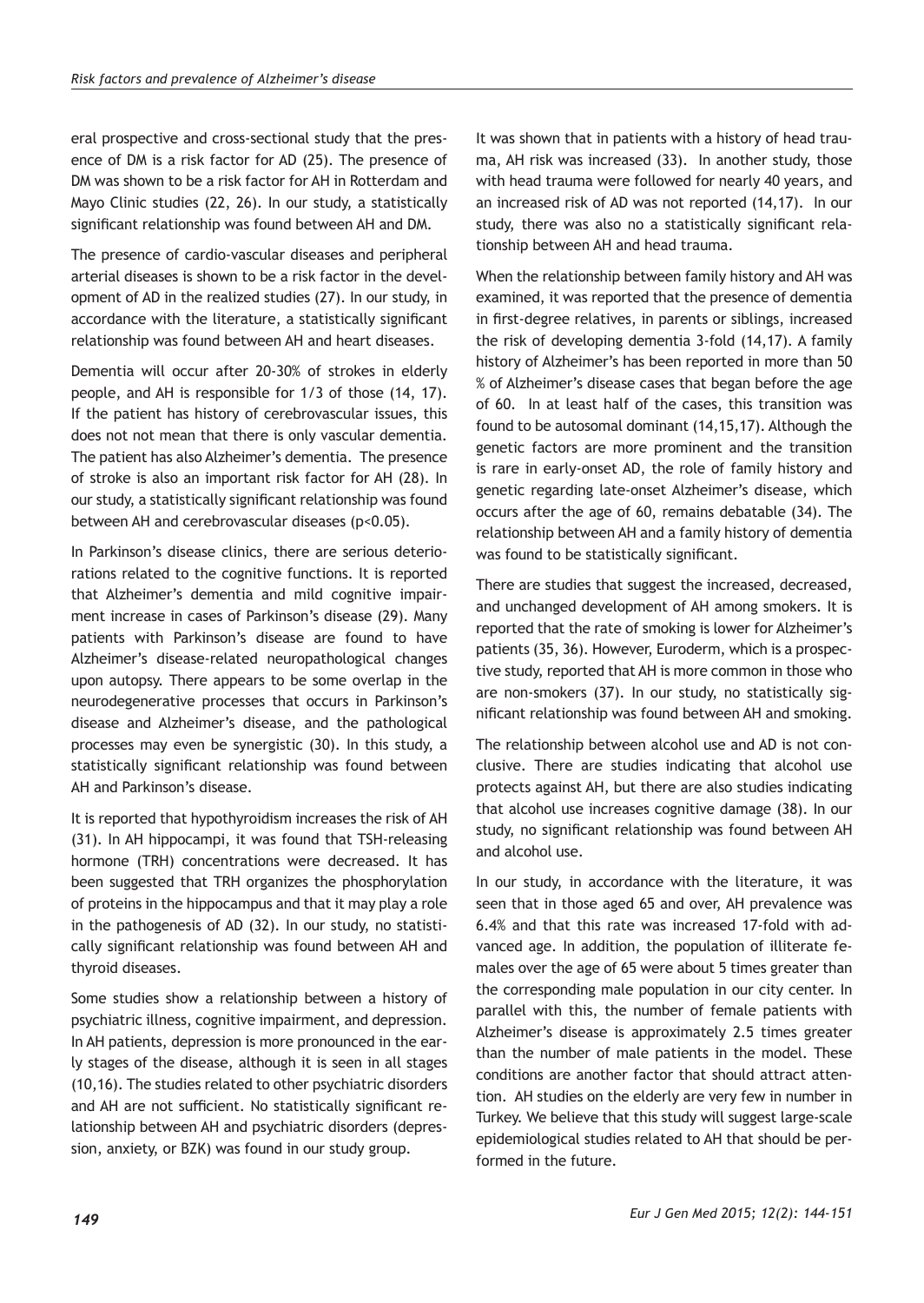#### **REFERENCES**

- *1. Clark GS, Siebens HC. Geriatric Rehabilitation. In: De Lisa J, editor. Physical Medicine and Rehabilitation. Philadelphia: Lippincott Williams Wilkins; 2005. p. 1531-60.*
- *2. World Health Organization (1998) World Atlas of Aging. Kobe, Japan: World Health Organization, Centre for Health Development.*
- *3. Brookmeyer R, Gray S, Kawas C. Projections of Alzheimer's disease in the United States and the public health impact of delaying disease onset. Am J Public Health 1998; 88:1337-42.*
- *4. Cankurtaran M, Yavuz BB, Cankurtaran ES, et al. Risk factors and type of dementia: Vascular or Alzheimer? Archives of Gerontology and Geriatrics 2008;47:25-34.*
- *5. De la Torre JC. Vascular basis of Alzheimer's pathogenesis. Ann N Y Acad Sci 2002; 977: 196-21.*
- *6. Alagiakrishnan K, Mc Cracken P, Feldman H. Treating vascular risk factors and maintaining vascular health: Is this the way towards successful cognitive ageing and preventing cognitive decline. Postgrad Med J 2006; 82: 101-5.*
- *7. Reisberg B. Ferris S, de Leon M, Crook T. The global deterioration scale for the assessment of primary progressive dementia. Am J Psychiatry 1982; 139: 1136-9.*
- *8. Reisberg B, Ferris SH, de Leon MJ. Global deterioration scale (GDS). Psychopharmacol Bull 1998;24:661-3.*
- *9. Jorm AF, Jolley D. The incidence of dementia: a metaanalysis. Neurology 1998;51: 728-33.*
- *10. Gürvit H, Emre M, Tinaz S, et al. The prevelance of dementia in an urban Turkish population. Am J Alzheimers Dis Other Demen 2008;23(1):67-76.*
- *11. Rockwood K, Stadnyk K. The prevalence of dementia in the elderly : a review. Can J Psychiatry 1994;39:253-7.*
- *12. Dugu M, Neugroschl J, Sewell M, Marin D. Review of dementia. Mt Sinai J Med 2003;70(1): 45-53.*
- *13. Alva G, Potkin SG. Alzheimer disease and other dementias. Clin Ger Med 2003;19(4): 763-76.*
- *14. Zandi PP, Carlson MC, Plassman BL, et al; Cache County Memory Study Investigators. Hormone replacement therapy and incidence of Alzheimer disease in older women: the Cache County Study. JAMA 2002;288:2123-9.*
- *15. Clare L. Awareness in early stage Alzheimer's disease, a review of methods and evidence. Br J Clin Psychol 2004; 43(2):177-96.*
- *16. Rocca WA, Hofman A, Brayne C, et al. The prevalance of vasculer dementa in Europe: facts and fragments from 1980-1990 studies. EURODERM - Prevalence Research Group. Ann Neurol 1991:30(6): 817-24.*
- *17. Andersen K, Launer LJ, Dewey ME, et al. Gender differences in the incidence of AD and vascular dementia: The EURODEM Studies. EURODEM Incidence Research Group. Neurology 1999;53(9):1992-7.*
- *18. Ravaglia G. Education, occupation and prevalance of dementia. Finding from the Concelice study. Dement*

*Geriatr Cogn Disorderd 2002;14:90-100.* 

- *19. Marquia BS, Moore M, Diane B, et al. Independent predictors of cognitive decline in healthy elderly persons. Arch Neurol 2002;59:601-6.*
- *20. Shu-Chuan Jennifer Yeh, Yea-Ying Liu. Influence of social support on cognitive function in the elderly. BMC Health Services Research 2003;3:9.*
- *21. Scarmeas N, Stern Y, Tang MX, et al. Mediterranean diet and risk for Alzheimer's disease. Ann Neurol 2006; 59(6): 912-21.*
- *22. Luchsinger JA, Honig LS, Tang MX, et al. Depressive symptoms, vascular risk factors, and Alzheimer's disease. Int J Geriatr Psychiatry 2008;23(9):922-8.*
- *23. Tabira T. Alzheimer's disease: mechanisms and development of therapeutic strategies. Geriatr Gerontol Intern 2003;3:175-8.*
- *24. Wu C, Zhou D, Wen C, et al. Relationship between blood pressure and Alzheimer disease in Linxian County, China. Life Sci 2003; 72: 1125-33.*
- *25. Bullock R, Touchon J, Bergman H, et al. Rivastigmin and donepezil treatment in moderate to moderately-severe alzheimer's disease over a 2-year period. Curr Med Res Opin 2005; 21(8): 1317-27.*
- *26. Arvanitakis Z, Wilson RS, Bienias JL, et al. Diabetes mellitus and risk of Alzheimer disease and decline in cognitive function. Arch Neurol 2004; 61(5): 661-6.*
- *27. Chengxuan Qiu, MD, PhD; Miia Kivipelto, MD, PhD; Eva von Strauss, PhD. Epidemiology of Alzheimer's disease: occurence, determinants, and strategies toward intervention. Dialoques Clin Neurosci 2009; 11(2): 118-28.*
- *28. Barba R, Martinez S, Rodriguez S, et al. Poststroke dementia. Clinical features and risk factors. Stroke 2000; 31: 1494-501.*
- *29. Ott A, Stolk RP, van Harskamp F, et al. Diabetes mellitus and the risk of dementia: The Rotterdam Study. Neurology 1999; 53 (9): 1937-42.*
- *30. Weintraub D, Dietz N, Duda JE, et al. Alzheimer's disease pattern of brain atrophy predicts cognitive decline in Parkinson's disease.A Journal of Neuroloy. Brain 2012: 135; 170–80*
- *31. Ewins DL, Rossor MN, Butler J, et al. Association between auto-immune thyroid disease and familial Alzheimer's disease. Clin Endocrinol 1991; 35 :93-6.*
- *32. Pansari K, Gupta A, Thomas P. Alzheimer's disease and vascular factors. Facts and theories. Int J Clin Psychiatry 2002; 56(3): 197-203.*
- *33. Guo Z, Cupples LA, Kurz A et al. Head injury and the risk of AD in Mirage study. Neurology 2000; 54: 16-23.*
- *34. Knopman DS, DeKosky ST, Cummings JL, et al. Practice parameter: Diagnosis of dementia ( an evidence-based review) Report of the Quality Standarts Subcommittee of the American Academy of Neurology. 2001; 56: 1143.*
- *35. Lindsay J. Risk factors for Alzheimer's disease. A prospective analysis from the Canadian study of health and aging. Am J Epidemiol 2002; 156: 445-53.*